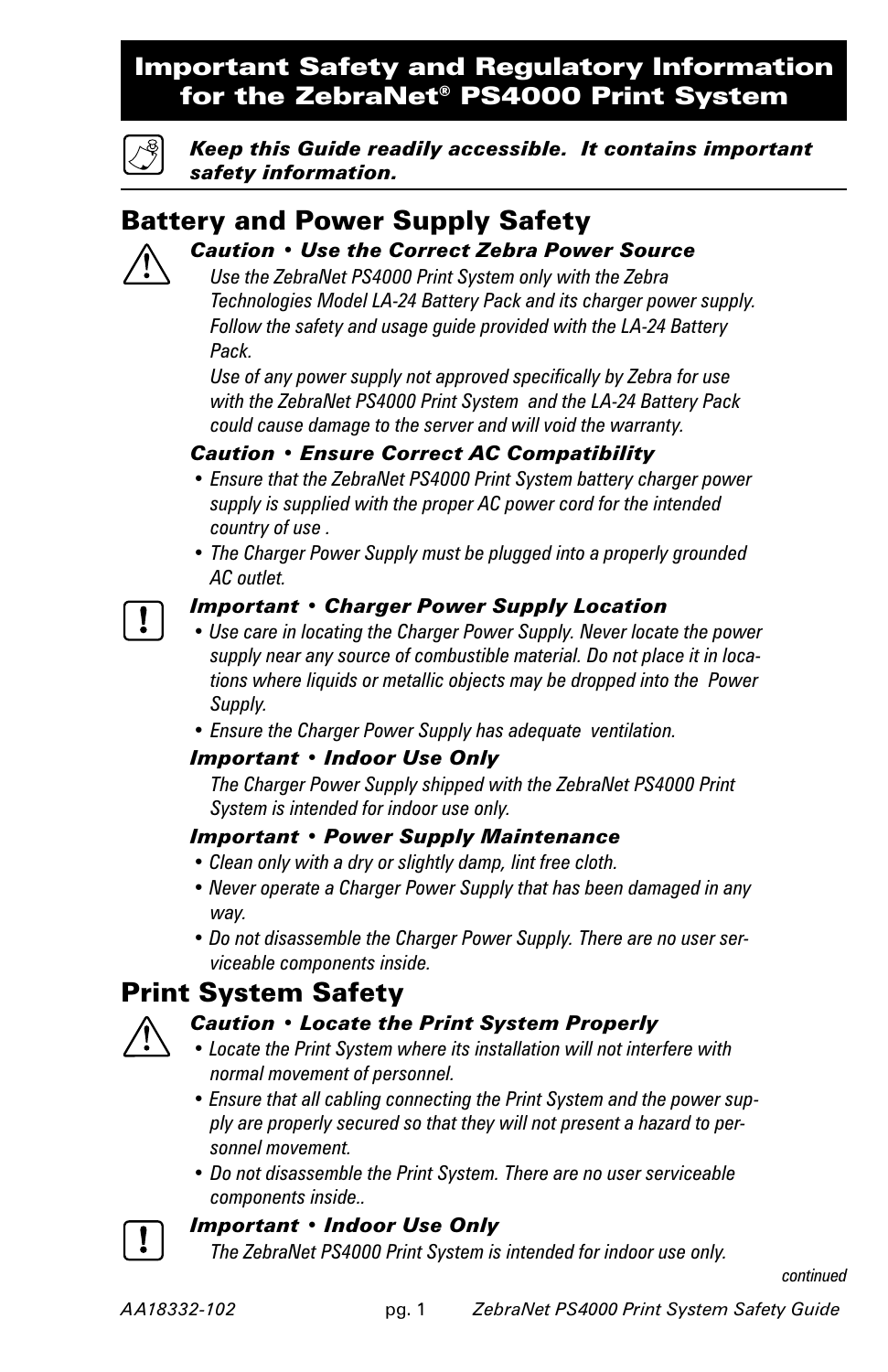## *Important • Use Only With Zebra Printers*

 *The ZebraNet PS4000 Print System is intended for use only with Zebra Model LP and TLP28xx series and Models R2844-Z and R402 desktop printers. Use of this server with printers not specified by Zebra may result in unreliable performance. Zebra will not provide technical support for this product with use with third party printers Always observe the Thermal Printer Safety Guidelines below..*

## *Important • Use Only Zebra Cables*

 *If using the Print System with an auxiliary printer only use the cables specified by Zebra to connect this printer to the System and to supply power to any printers or ancillary equipment. Failure to do so will void the warranty and could cause damage to any equipment so connected.*

# Thermal Printer Safety

## *Important • Indoor Use Only*

 *Any printer and/or any associated power supply which is a component of the ZebraNet PS4000 Print System should never be operated in a location where either one can get wet. Personal injury could result.*

## *Important • Use Approved Media*

 *Always use high-quality, approved labels and tags. If adhesive backed labels are used that DO NOT lay flat on the backing liner, the exposed edges may stick to the label guides and rollers inside the printer, causing the label to peel off from the liner and jam the printer.* 



## *Caution • Static Discharge*

 *The discharge of electrostatic energy that accumulates on the surface of the human body or other surfaces can damage or destroy the print head or electronic components used in this device. DO NOT TOUCH the print head or the electronic components under the top cover.*



## *Caution • Thermal Printing*

 *The print head becomes hot while printing. To protect from damaging the print head and risk of personal injury, avoid touching the print head. Use only the cleaning pen to perform maintenance.*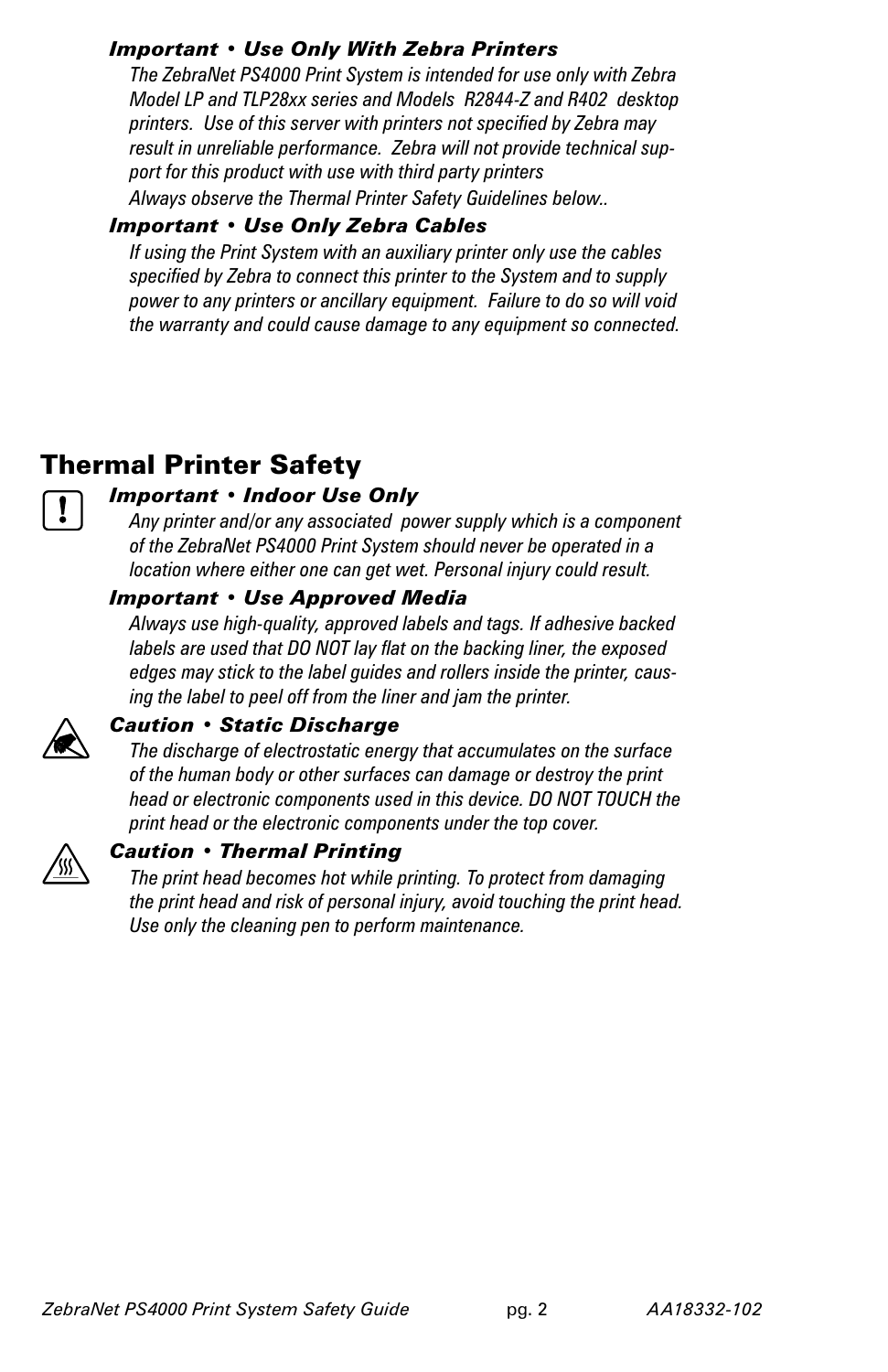## Radio Regulatory Information *ZebraNet PS4000 Using the 802.11g Radio*



 *The following section only applies when the 802.11g radio (with FCC ID: I28MD-ZLAN11G) is installed in a ZebraNet PS4000 Print System. The antenna used for this transmitter must not be co-located or must not operate in conjunction with any other antenna.*



*Caution • The ZebraNet PS4000 Print System contains a Radio Frequency transmitter. To ensure compliance with the FCC's rules for Radio Frequency Exposure a minimum separation distance of 8 inches (20 cm) must be maintained between this device and all persons during device operations. If this minimum distance cannot be maintained then exposure to RF levels that exceed the FCC's limits may result..*

## *European Regulatory Information for this Radio*

| <b>AT</b> | <b>BE</b> | CY | CZ        | DK |
|-----------|-----------|----|-----------|----|
| EE        | FI        |    | <b>DE</b> | GR |
| HU        | IE.       | IΤ | LV        | LТ |
| LU        | ΜТ        | NL | <b>PL</b> | PТ |
| <b>SK</b> | SI        | ES | <b>SE</b> | GB |

Note: -Member states in the EU with restrictive use for this device are crossed out! This device is also authorized for use in all EFTA member states (**CH, IS, LI, NO**)

## **Europe – EU Declaration of Conformity**



**Important Notice:** This device is a portable RF printer intended for commercial and industrial use in all EU and EFTA member states except in France

where restrictive use applies.

This device complies with the essential requirements of the R&TTE Directive 1999/5/ EC. The following test methods have been applied in order to prove presumption of compliance with the R&TTE Directive 1999/5/EC:

• EN55022:1998

European Emissions Standard

• EN 60950: 2000

Safety of Information Technology Equipment

• EN 300 328-2 V1.2.1 (2001-12)

Technical requirements for spread-spectrum radio equipment

• EN 301 489-17 V1.2.1 (2002-08)

EMC requirements for spread-spectrum radio equipment.